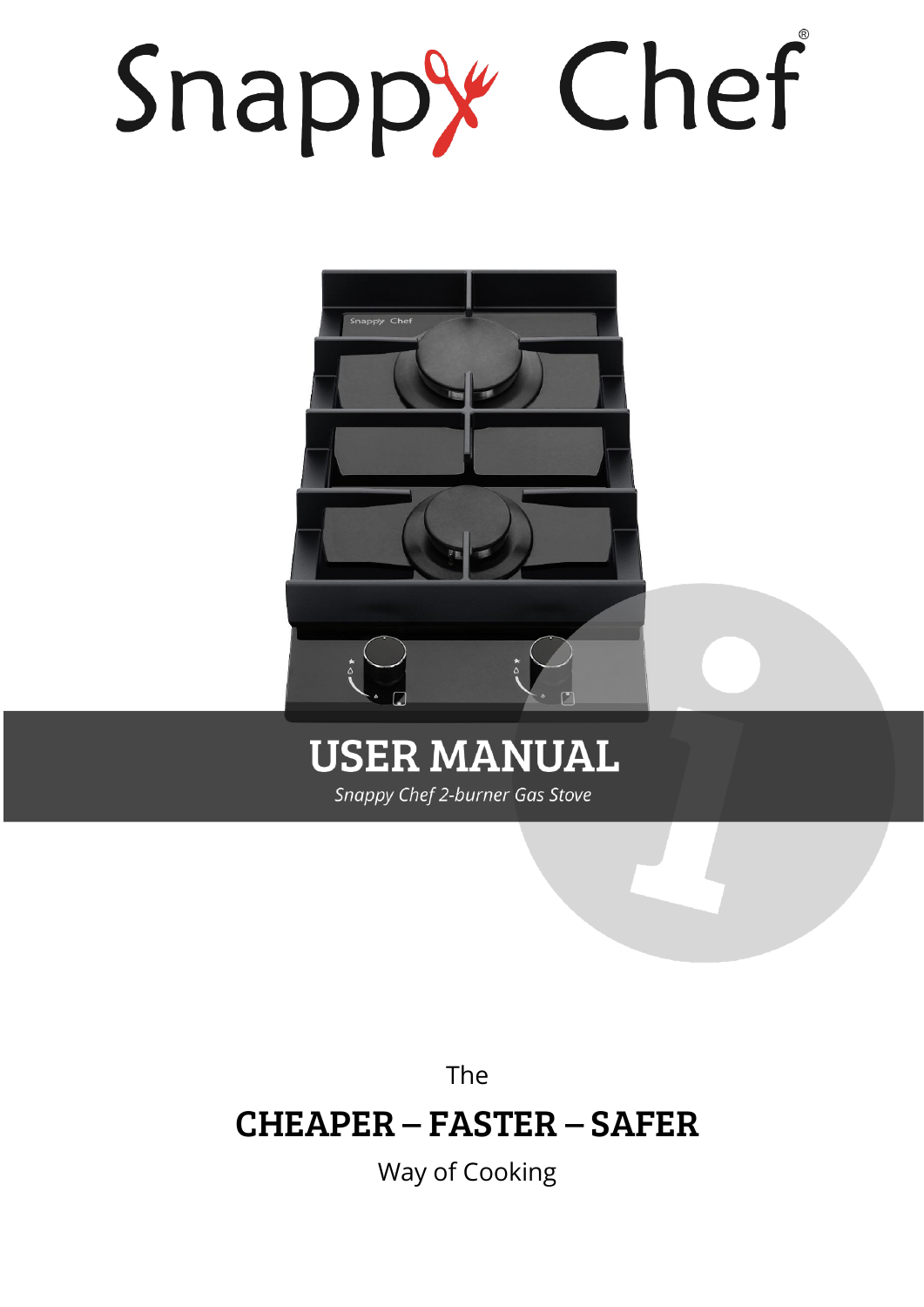#### **CONTENTS**



| <b>Gas Appliances</b>           |               |
|---------------------------------|---------------|
| Safety Information              | $\mathcal{P}$ |
| <b>Technical Specifications</b> | 4             |
| Installation                    | 5             |
| <b>Operating Instructions</b>   |               |
| Cleaning & Maintenance          | 8             |
| Warranty                        |               |

#### Dear customer, congratulations on purchasing your new *SNAPPY CHEF 2-BURNER GAS STOVE.*

This appliance was developed to meet the highest quality, performance and design standards.

> We know that you will enjoy every moment of this CHEADER- FASTER- SAFER way of cooking!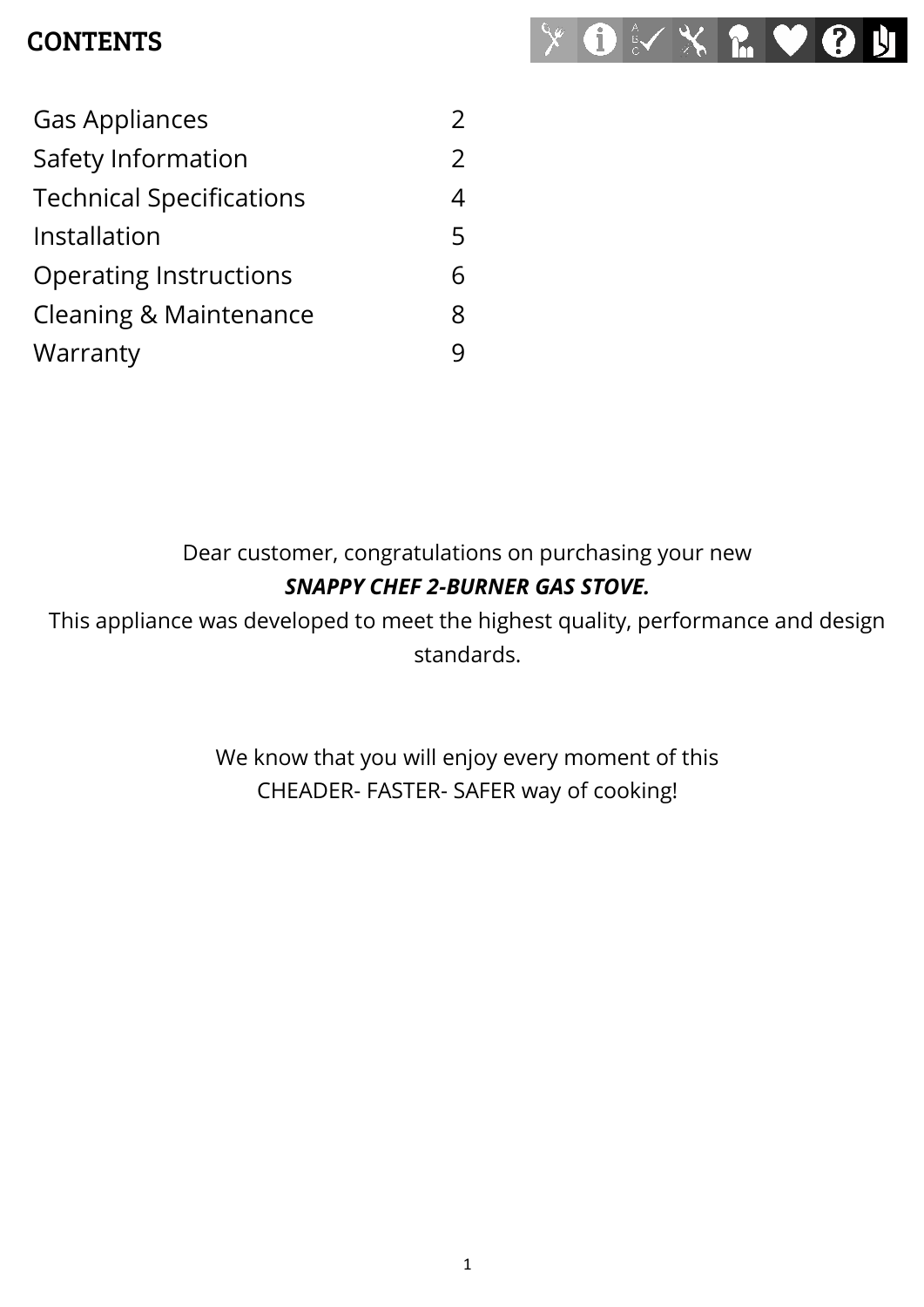# <span id="page-2-0"></span>**Getting The Most Out Of Your Appliance**

We suggest a careful read through of this user manual in order to familiarize yourself with all the features of this appliances.

Please pay special attention to the Cleaning & Maintenance section to ensure the longevity and optimal performance of your appliance.

#### <span id="page-2-1"></span>SAFETY INFORMATION

# 

#### **General**

- This appliance is not intended for use by persons (including children) with reduced physical, sensory or mental capabilities, or lack of experience and knowledge, unless they have been given supervision or instruction concerning use of the appliance by a person responsible for their safety.
- This item was manufactured for domestic use, and should not be used in an industrial kitchen.
- Children should be supervised to ensure that they do not play with the appliance.
- Never leave the appliance unattended while it is operating.
- Do not drop heavy objects on the stove.
- Do not place metal objects, mobile phones or devices on the appliance.
- Do not move the gas stove while it is cooking.
- Do not immerse the gas stove in water. To clean the surface, wipe with a damp cloth.
- Do not put the appliance in a dishwasher.
- Do not use a steam cleaner to clean the appliance.
- Never touch the appliance with wet hands.
- Do not touch the cooking surface during or after cooking because the surface will be hot.
- Do not move the appliance around by pulling on the gas pipe.
- If the gas pipe is damaged it must be replaced by a qualified person in order to avoid a hazard.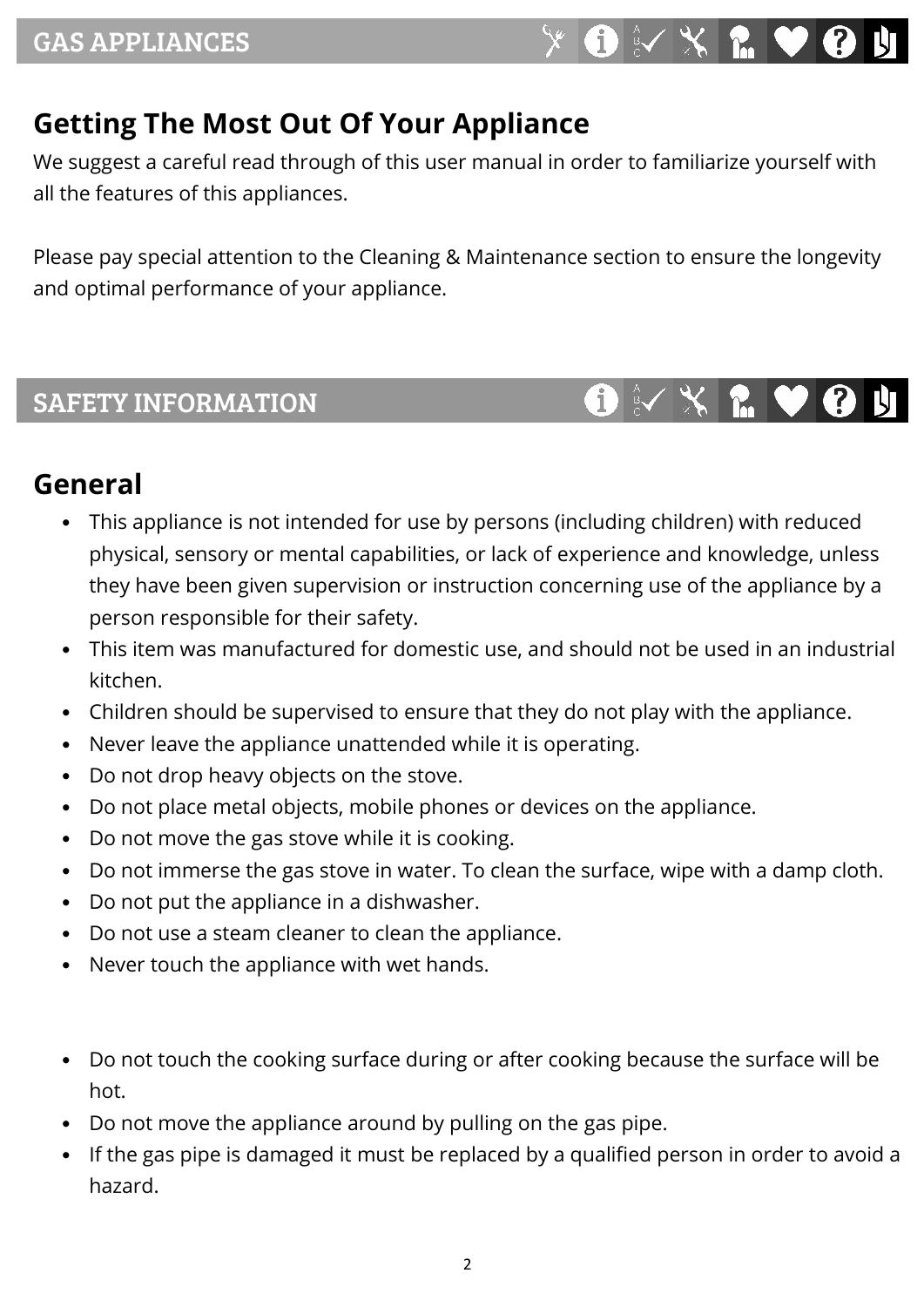# **Breakage**

- WARNING If the surface is cracked, switch off the appliance to avoid the possibility of physical harm or gas leakage.
- If the glass top breaks or cracks, be careful not to cut yourself. Switch the appliance off and send it in to a Snappy Chef Service Centre to be repaired.
- Do not open the gas stove.
- Never try to repair the appliance yourself. Repairs must only be performed by qualified experts.

#### **Fire**

- Switch off the gas supply.
- Smother the flames with a blanket or damp cloth.
- Burns and injuries are usually caused by picking up the burning pan and rushing outside with it.
- Do NOT use water to extinguish an oil or fat fire.

### **Smell Gas…?**

- Switch off the gas supply.
- Extinguish all naked flames.
- Do not operate any electrical appliances.
- Ventilate the area.
- Check for leaks as detailed below.
- If odour persist, contact your nearest Snappy Chef Service Centre for assistance.

# **Checking For Gas Leaks**

- After connecting the gas pipe to the gas stove test for gas leaks by putting soapy water on the connection. If bubbles appear, the fitting is not secure, and that gas is leaking. Tighten the connection and test again with soapy water.
- Check for gas leaks whenever a new or re-filled gas bottle is used for the first time.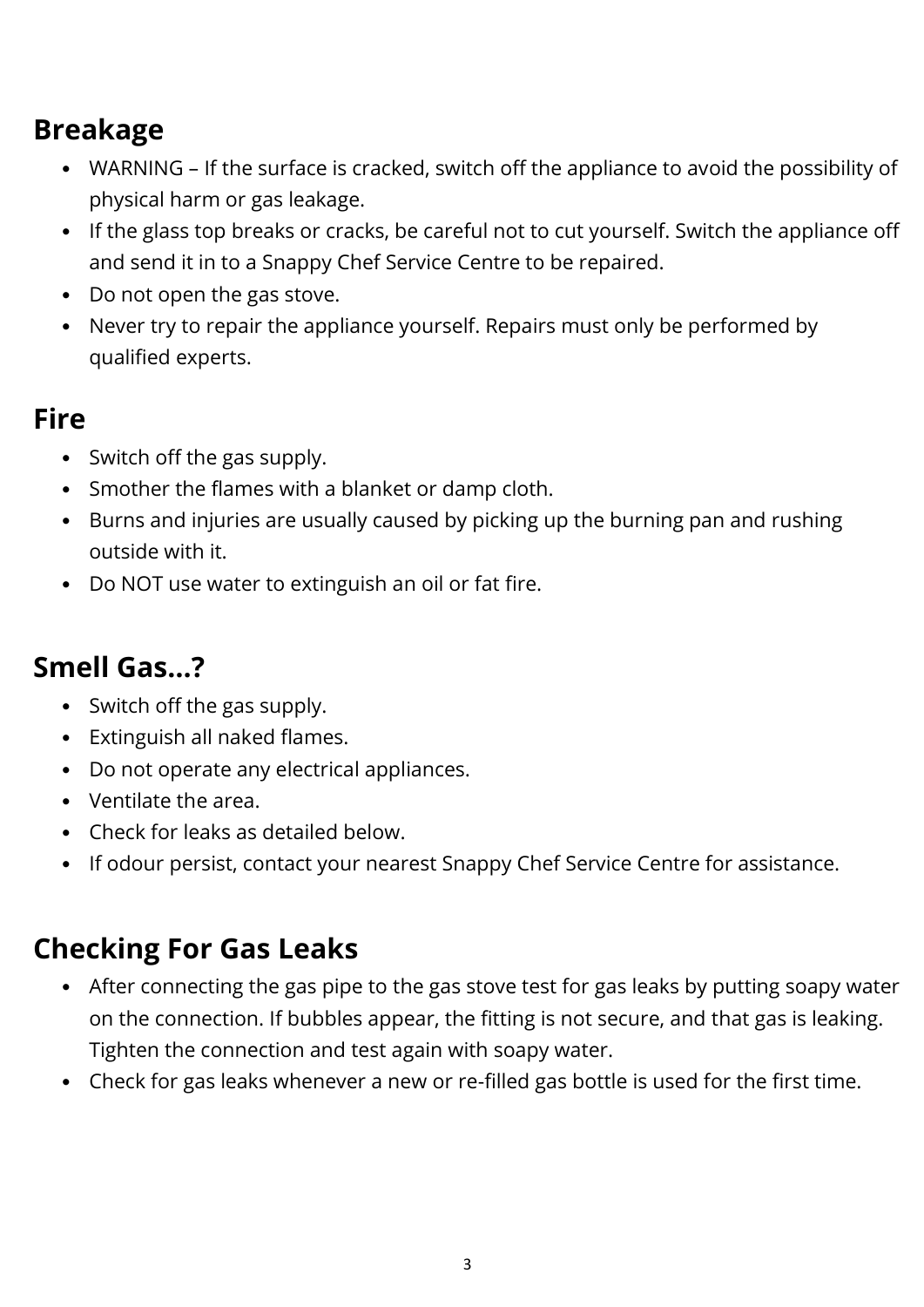#### <span id="page-4-0"></span>TECHNICAL SPECIFICATIONS

| <b>Size</b>             | 294 x 520 x 100mm                                                  |                                                    |                                                       |
|-------------------------|--------------------------------------------------------------------|----------------------------------------------------|-------------------------------------------------------|
| <b>Cut-out Sizes</b>    | 270 x 480mm                                                        |                                                    |                                                       |
| <b>Weight</b>           | 7.5 kg                                                             |                                                    |                                                       |
| <b>Finish</b>           | <b>Tempered Glass-top</b><br><b>Black Cast-iron Grate</b>          |                                                    |                                                       |
| <b>Type of Ignition</b> | Striker powered by a R29P / D 1.5V battery<br>Battery not provided |                                                    |                                                       |
| <b>Technical</b>        | Front burner-<br>Back burner-                                      |                                                    | 2.4 kW<br>1.8 kW                                      |
| <b>Ratings</b>          | Gas Type<br>Gas Pressure<br>Consumption<br><b>LPGASA Permit</b>    |                                                    | LPG only<br>2800 Pa<br>304.8 g/h<br>1288-1/2-RSA-12-A |
| <b>Assignment</b>       | Model<br><b>SKU</b><br>Barcode                                     | <b>NY-QB2014</b><br><b>SCG003</b><br>0763320103027 |                                                       |



 $\overrightarrow{B}$ 

 $X$ 

**POST**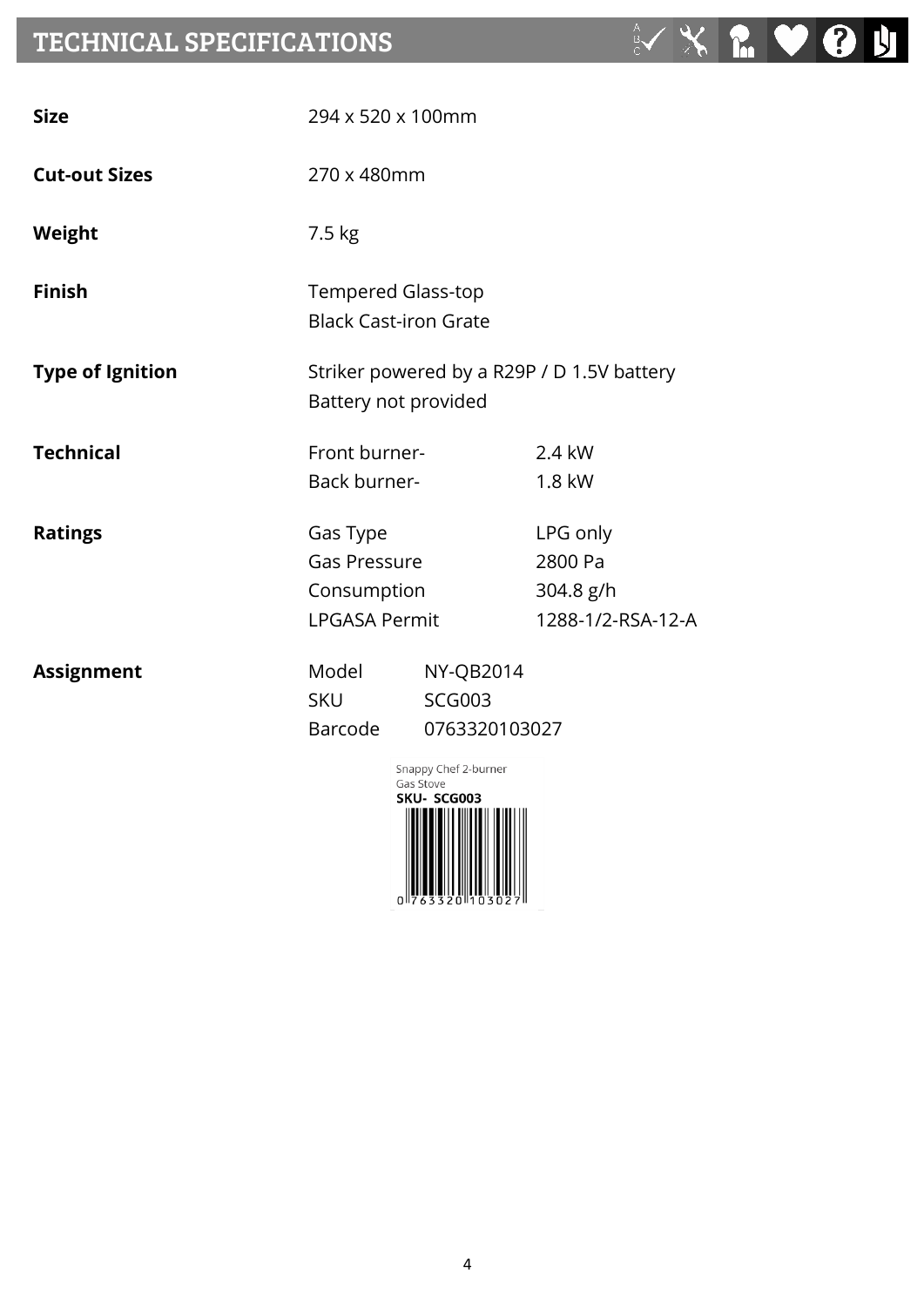# <span id="page-5-0"></span>**Free Standing Use**

- Be sure to place the appliance on a flat, level and dry surface.
- Do not block the ventilation holes of the appliance. This could lead to overheating. Place at least 70mm from walls or other objects.
- Do not place the gas stove near appliances that is sensitive to excessive or open heat sources.
- Make sure that the appliance is not standing on the gas pipe.

# **Counter-top Installation**

- When installing into a counter top, ensure at least 70mm beneath stove for proper ventilation.
- When placing a Snappy Chef 2-burner Gas Stove next to another sunken object, e.g. second stove top, wash-up basin, a gap of 100mm is recommended for safe installation.

It is also suggested that a gap of no smaller than 50mm between the back wall, and stove top exists.

- The Snappy Chef 2-burner Gas Stove must be installed by a registered LP gas installer; all registered installers are issued with a card carrying their registration number. Ask to be shown this card before allowing the installation. The appliance must be installed in accordance with the requirements of SANS 10087-1 and any fire department regulations and/or local bylaws applicable to the area. If in doubt check with the relevant authority before undertaking the installation.
- Upon completion of the installation, the installer is required to explain the operational details of the appliance together with the safety instructions. You will be asked to sign acceptance of the installation and be provided with a completion certificate. You should only sign for acceptance when the installation is completed to your satisfaction. Failure to comply with the above will render the warranty invalid.
- Gas-pressure Regulator. This appliance requires an operating pressure of 2.8 kPa at the appliance. A suitable LPG regulator that complies with the requirements of SANS 37 must be installed.
- It is strongly recommended that you install an electric extraction fan for extra ventilation in the room. If installing an extractor fan, the distance from the working top to the hood should be not be less that 650mm.
- Ensure good ventilation in the room where you install the gas stove.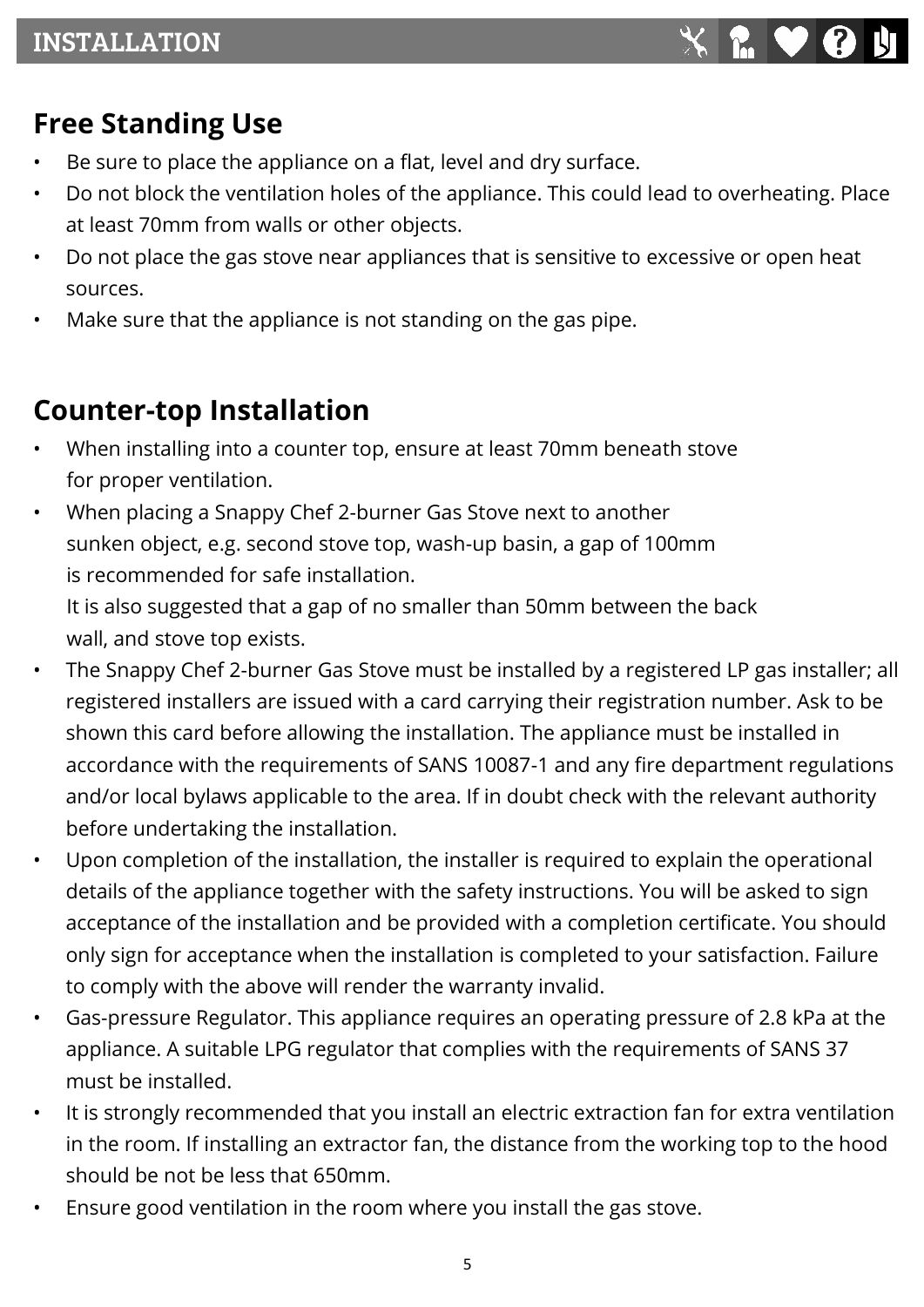Make sure the battery is installed correctly on the bottom of the stove in the battery slot.

#### <span id="page-6-0"></span>OPERATING INSTRUCTIONS

#### **First Use**

- Place a battery (not supplied) in the battery slot at the bottom of the stove to operate the striker.
- Place the burner head (see picture) on the gas stove so that it fits correctly onto the safety sensor. Then fit the burner cap on top (see picture).



• Ensure all items balance correctly to ensure proper gas flow and burning.

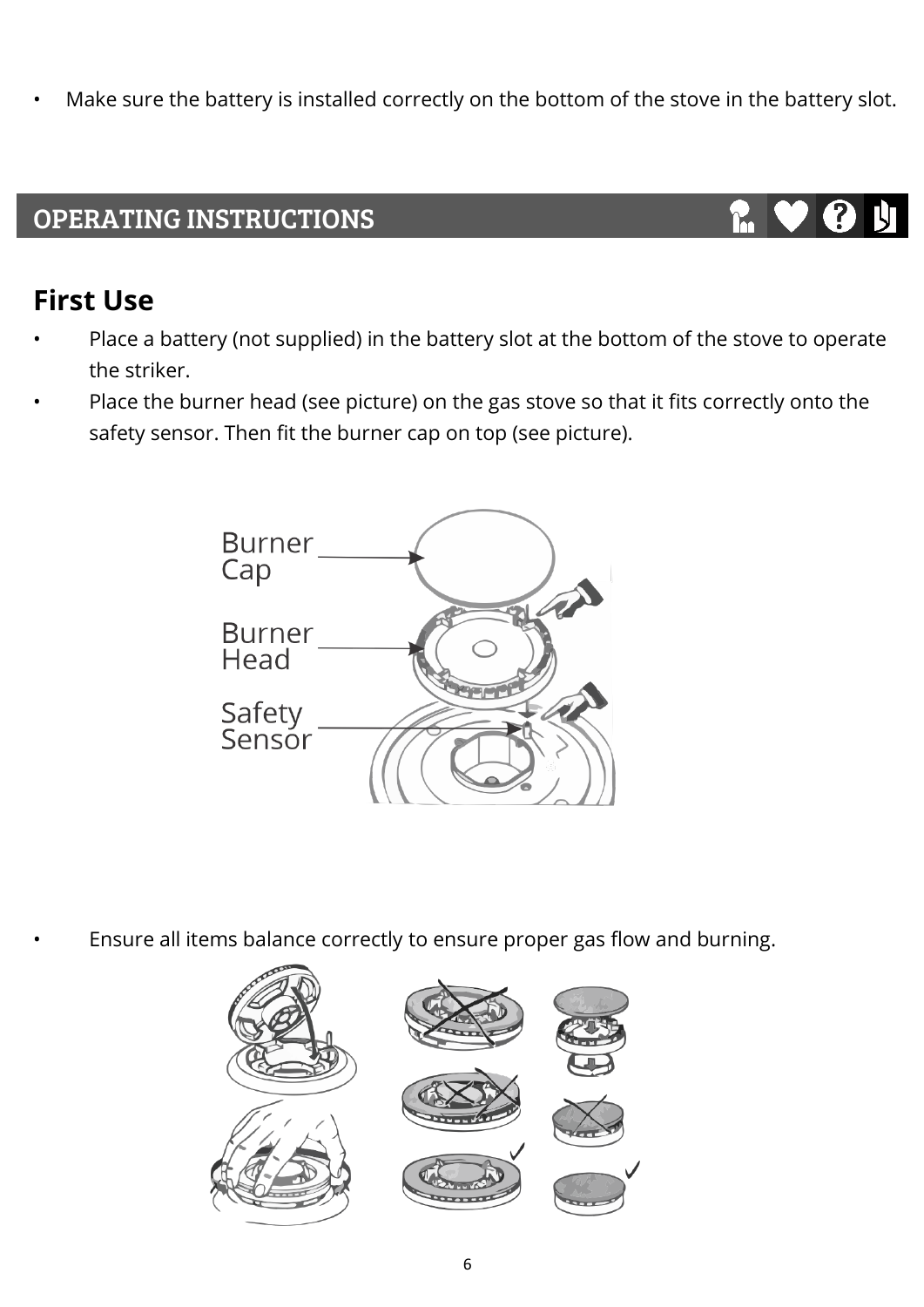- Place the cast-iron grate on the stove, and ensure it fits into the slots on the gas stove to keep it in place.
- Ensure the flame spreads to all burner ports when the burner is lit with the gas tap set to the minimum position. If some ports do not light, adjust the flow rate as detailed below.
- Secondly, ensure the burner remains lit when the gas tap is turned quickly from the maximum to the minimum position. If the burner does not remain lit, adjust the flow rate as detailed below.

# **Adjusting The Flow Rate**

- Ignite the relevant burner, and set to the minimum position.
- Remove the knob.
- Using a screwdriver (3mm  $\varnothing$ ), turn the screw inside the tap to increase the gas flow as desired.



# **Normal Use**

- When al fittings have been completed, open the gas bottle.
- Choose your preferred burner and press the knob downwards- to activate the gas flow and sticker both. Turn the knob counter-clockwise to the first position to set the gas flow.
- Keep the knob pressed-in and in the first position until the flame burns continuously.
- To use on a lower setting, turn the knob counter-clockwise position.
- To switch off, turn the knob in a clockwise position to the top.
- The Snappy Chef 2-burner Gas Stove is fitted with a safety valve sensor to stem the gas flow once the flame has died.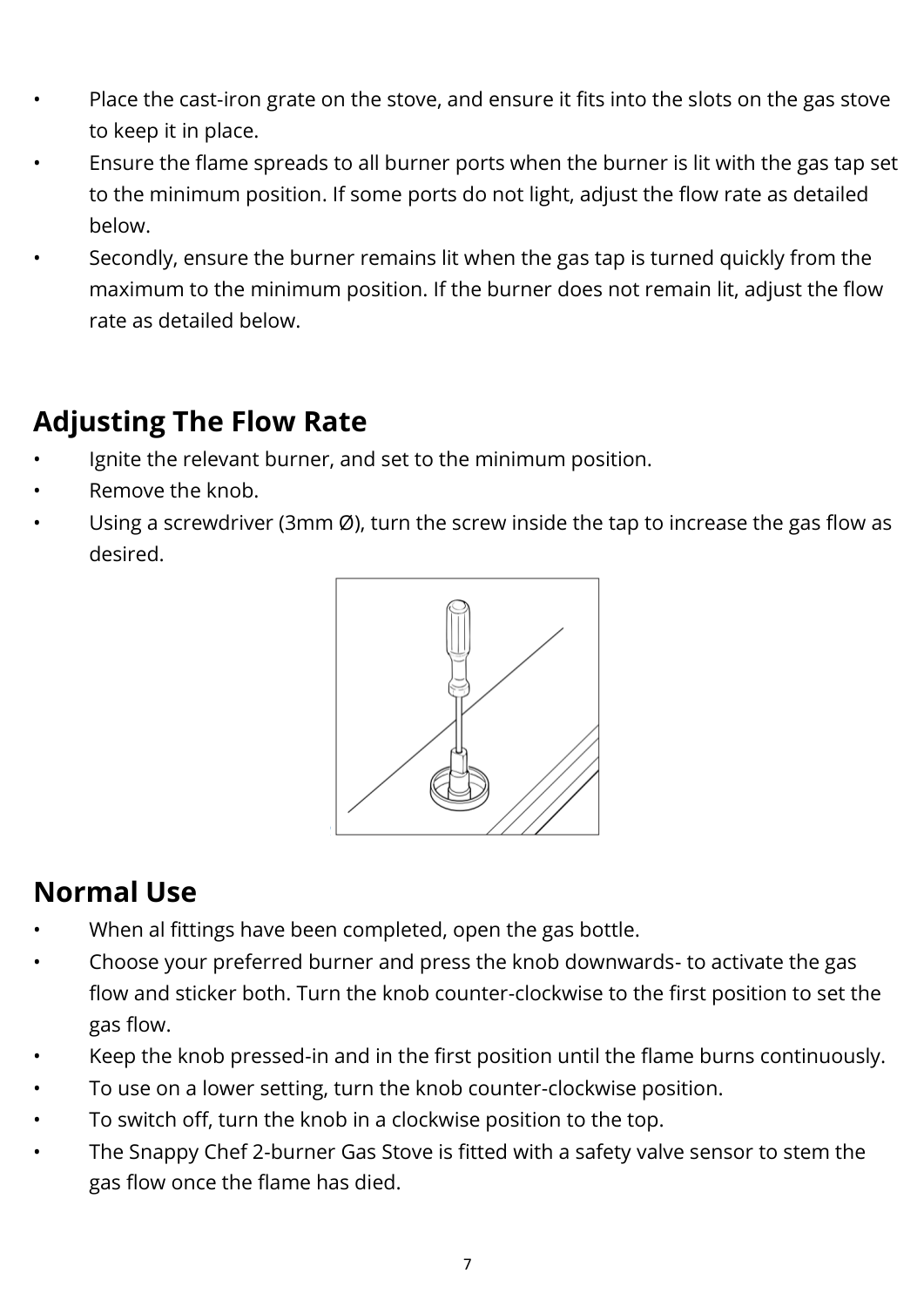

# <span id="page-8-0"></span>**General Cleaning**

- Appliances must be cleaned at least once weekly.
- Do not immerse the appliance in water. Clean surface by using a damp cloth and a non-abrasive soap solution.
- Before storing the appliance make sure it is clean and dry.
- Warranty will be voided if these cleaning instructions is not adhered to.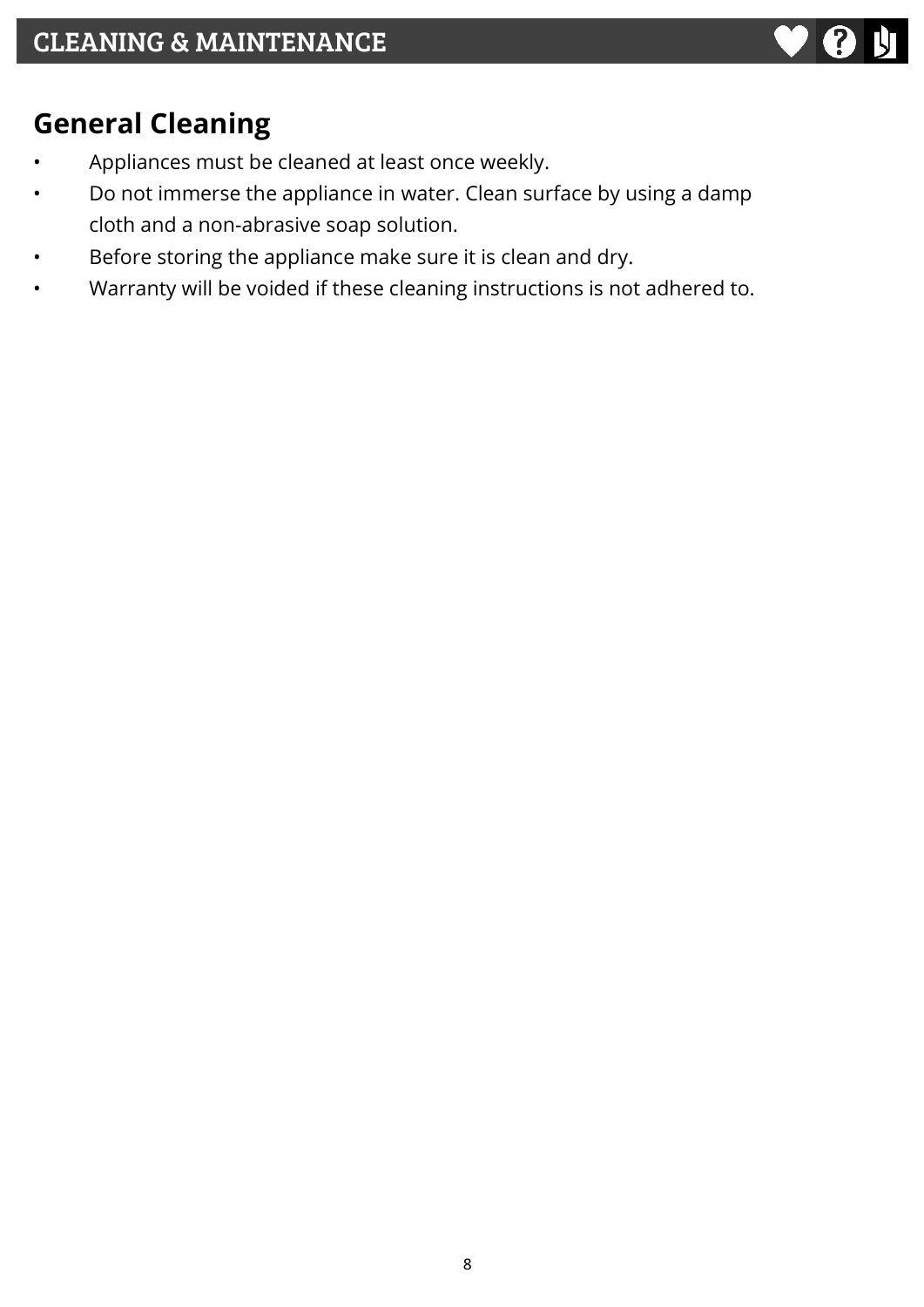#### <span id="page-9-0"></span>WARRANTY

Snappy Chef offers a 24-month limited walk-in repair warranty on all appliances. Limitations include coverage of only working parts, which excludes glass-tops and base covers. \*Additional limitations may apply to products categorized as domestic.

# **Exchange Policy**

#### Gas Appliances

Any gas appliances proven to be faulty, not working, or damaged with-in seven (7) work days from purchase will be exchanged for new appliances for the same make and model. No original invoice- no exchange.

# **Warranty Policy**

#### Domestic Gas Appliances

In addition to the walk-in 7-day exchange option on all gas appliances, Snappy Chef will guarantee all working components of the Snappy Chef gas appliances for a period of twenty four (24) months.

This excludes replacement of:

- the glass-top
- the base cover
- and any part damaged by negligence and/or misuse.

#### **Important Note**

Should any indication of industrial use be found when repairs are being made, the warranty period will default to 3 months.

Any appliances submitted for repairs, found to have been neglected in terms of cleaning & maintenance WILL NOT be considered for repairs under warranty.

Full warranty terms available on **snappychef.co.za/warranty-policy**